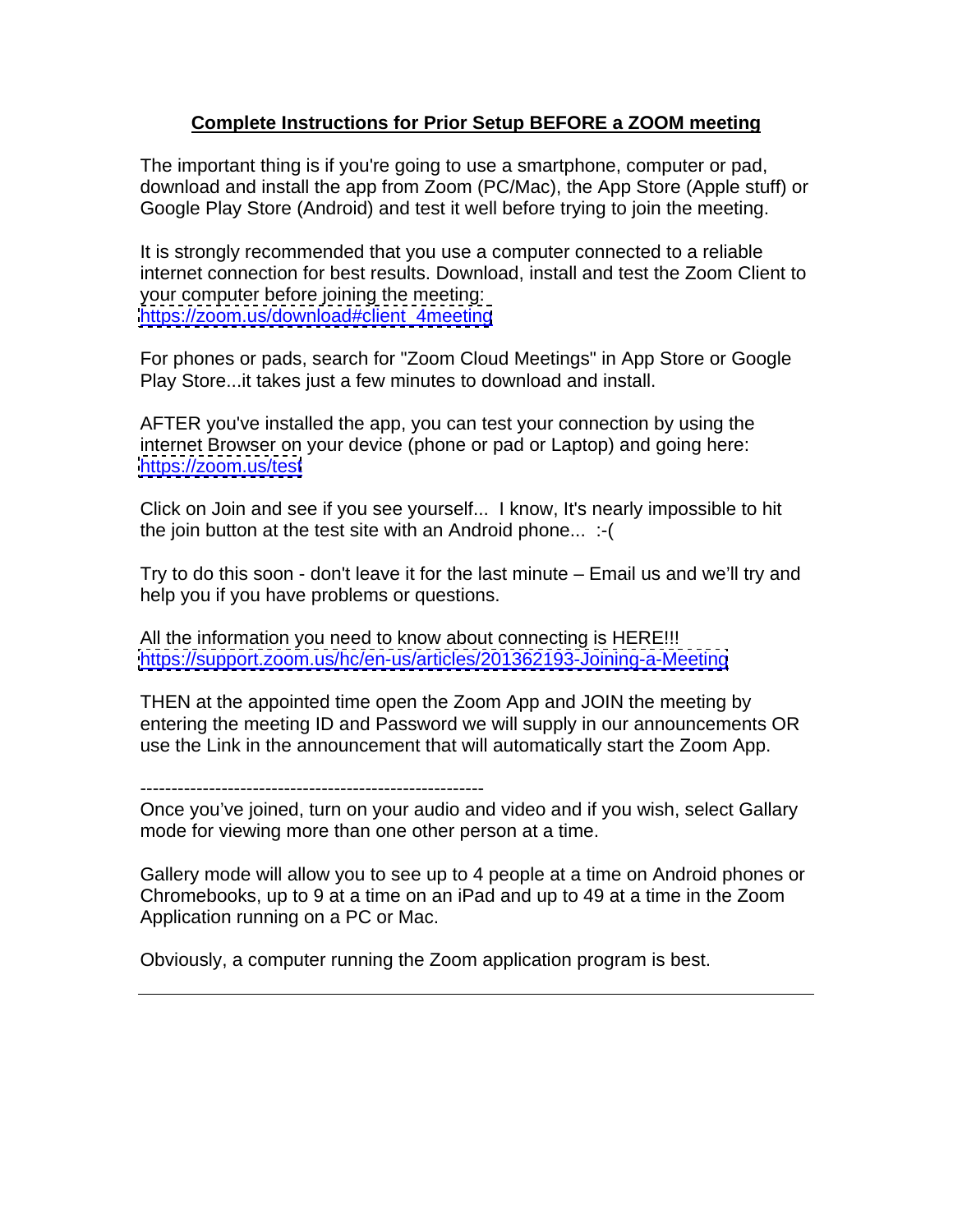## **Meeting etiquitte:**

Check to make sure that your audio is muted upon entering the meeting (we will set the meeting to automatically mute).

Please make sure your picture shows your first and last name as we have them in your membership record so we can get a head count of voting members to determine if we have a quorem.

Please open the Chat Feature to send/receive important messages to/from the meeting hosts. Be careful that you've selected a designee before sending a chat message – the default is EVERYONE.

You don't have to be registered to attend a meeting on Zoom.

We will be recording the meeting and the recording will be available post-meeting for viewing on our YouTube Channel:

<https://www.youtube.com/c/konacoffeefarmers>

We are going to attempt to stream the meeting onto your YouTube Channel as it's happening. That may simplify viewing the meeting but you will be unable to ask questions or make comments on the YouTube stream.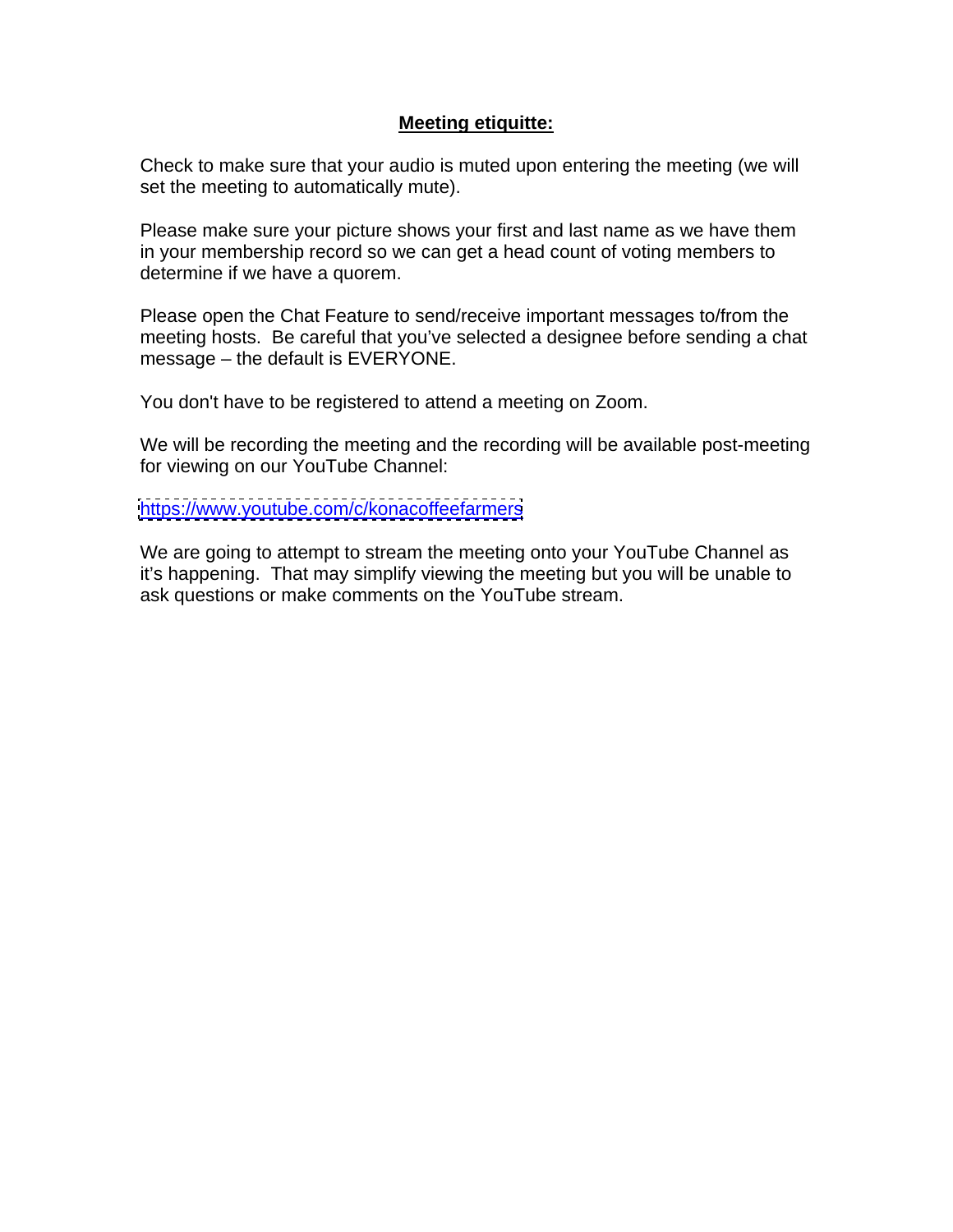

**If you are using a computer, your meeting should look something like this:**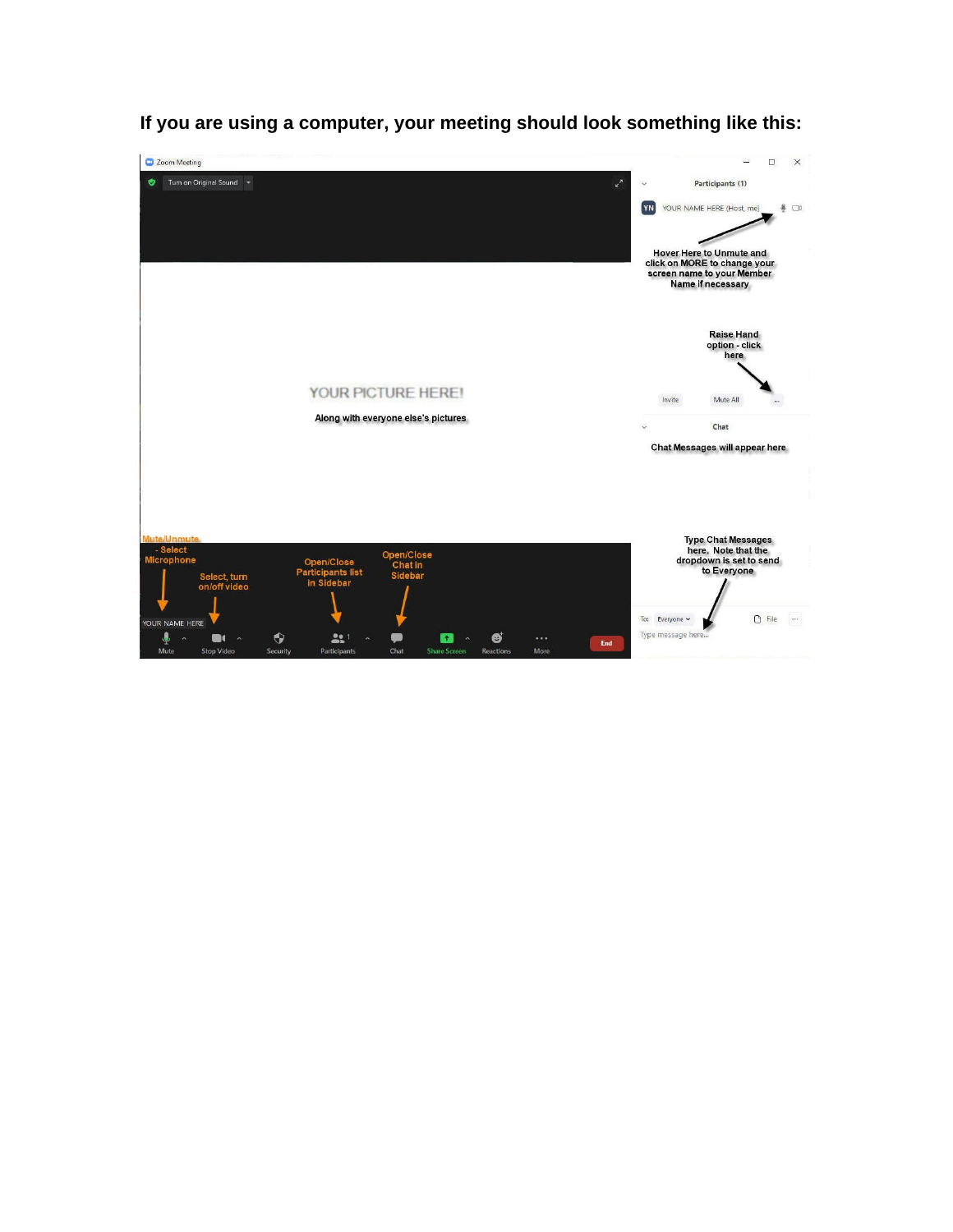**Here are the meeting controls that will appear when you hover your mouse at the bottom of the Zoom meeting window:**



**NOTE: some of these controls (like Share Screen) are only available to hosts or folks who are authorized by the host.**